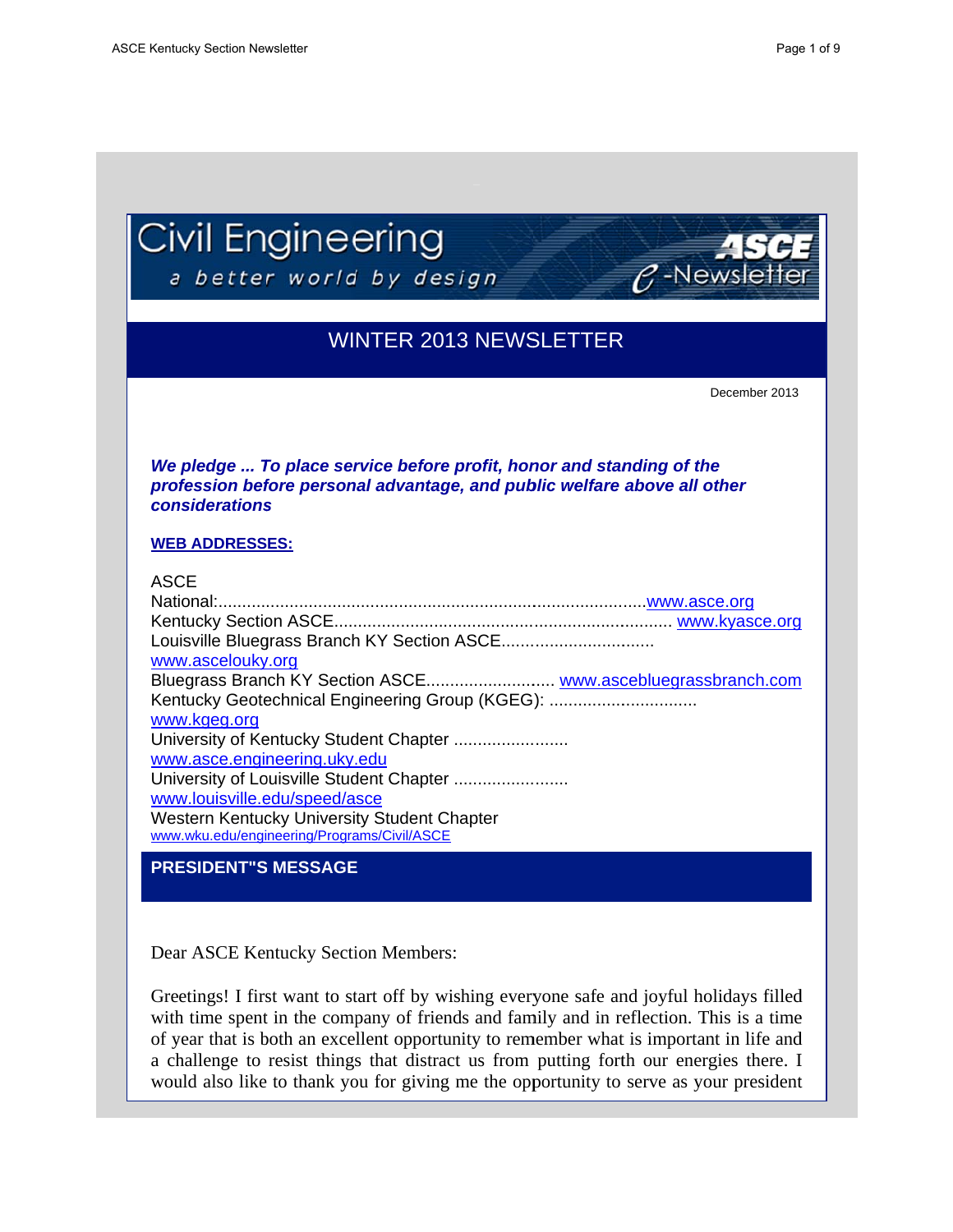over the next year. I enter with the organization in excellent standing and appreciative of the effort my predecessors, including most recently Craig Barnett, have given to further our society and its members and protect the wellbeing of the public we all serve.

As we anticipate another wonderful year ahead I would be remiss not to recall what an exciting year it has been. Most recently the section hosted its annual meeting in Louisville. The Louisville Branch did a great job of organizing the event and should be very proud of how it turned out. There were over 120 in attendance that enjoyed the beautiful setting that is the Parklands of Floyds Fork. For those that were unable to attend, please make a special effort this next year to visit the park. It is one of the top 5 largest parks projects in the country being built, a real community asset, and a project a good number of our membership have had the opportunity to work on. We couldn't have pulled our annual meeting off without the support of many wonderful sponsors and exhibitors who have recognized the value of improving the knowledge base of our members and the relationships we develop amongst our members. Just think you come together to be amongst folks that you might find yourself striving to beat their rears on one opportunity yet could wind up collaborating with on another project and all of that effort is to benefit the general public. A system that should humble us and make us want to work hard and in an ethical way. Pretty cool!

At this meeting we also took the time to remember our very own Charlie Ritchie who passed away this year. Charlie served many years in our profession and his annual presentation of the Gillim Award was always a special tradition of the meeting. It was having members of Charlie's family present and I thank Ted Niemann for honoring him and putting Ted's own special touch to the Gillim Award announcement. Further below are additional details on this great meeting and I congratulate all of our award and scholarship winners.

Chris J. Keil, PE, MASCE President, KY Section ASCE

### **Kentucky ASCE 2013 Annual Meeting**

### **This years Sponsors and Exhibitors**

We would once again like to thank our wonderful sponsors and exhibitors for their support of this event.

**Level 1 Sponsors**

Elizabeth Niemann & Associates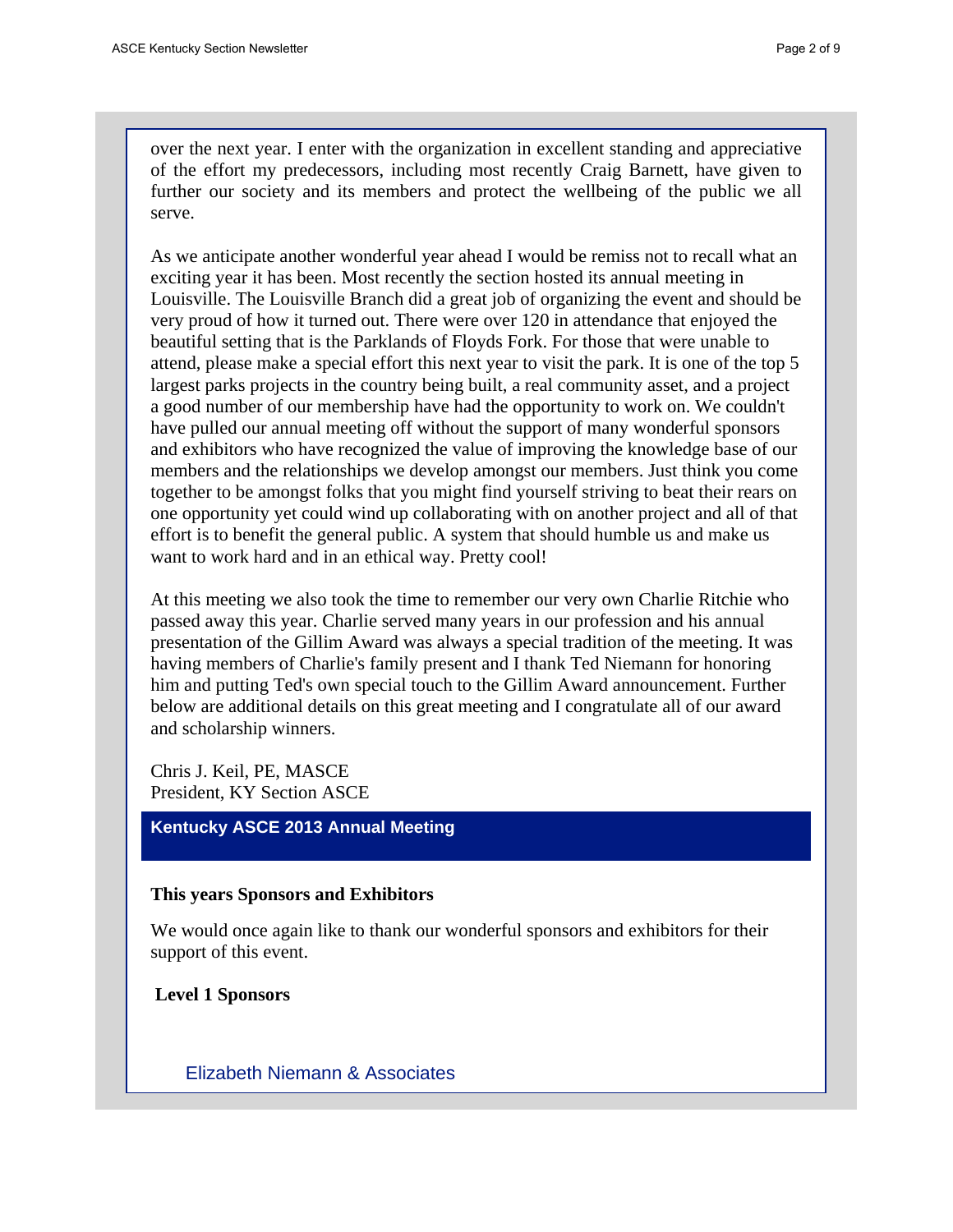CH2M Hill, Inc.

**Gresham Smith & Partners** 

**BTM Engineering, Inc.** 

THA Engineering Solutions, Inc.

Lynn Imaging

**Louisville Water Company** 

**PAIKY** 

The Mason & Hanger Group

Hayward Baker, Inc.

# **Level 2 Sponsors**

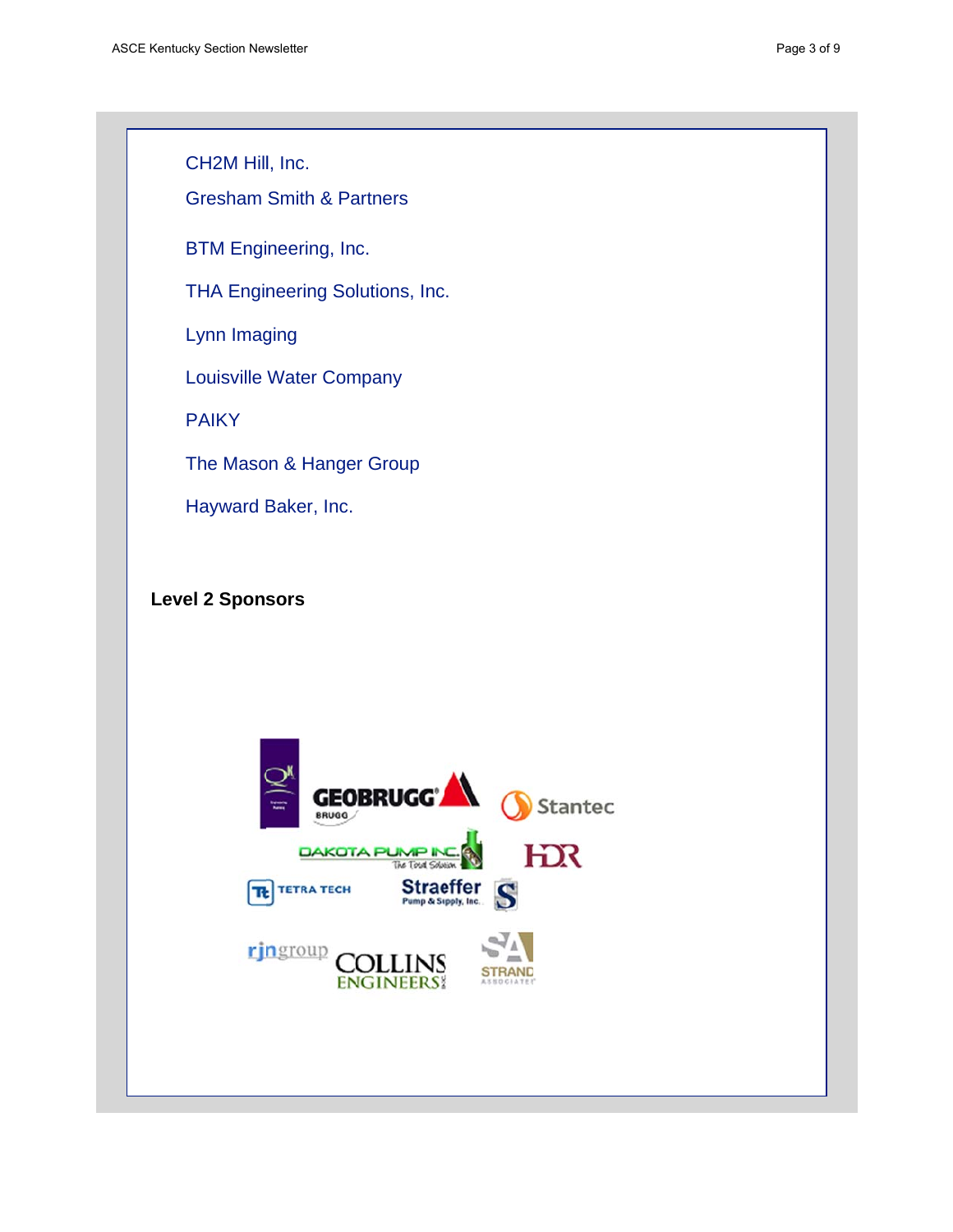

### **Presentations**

This year we had a variety of speakers for that contributed to the overall success of the meeting. We would like to thank them for their time and dedication.

Tour of Floyds Fork Wastewater Treatment Plant: Lead by Vicki Cooms and Kevin Ries of the Louisville-Jefferson Metropolitan Sewer District.

Building Strong with BIM: Lead by Jeremy Nichols with the US Army Corps of Engineers

Waste In Construction: Lead by Brad Richey with Turner Construction

**Ohio River Bridges Tunneling Project:** Lead by Birk Peterson, P.E., Assistant Tunnel Manager for Walsh-VINCI Construction JV

**Historical Renovation of Downtown's Whiskey Row: Lead by Chris Coleman with** Tetra Tech and Brian Wilcox with McCall Group

Cincinnati Brent Spence Bridge: Lead by Robert Hans with the Kentucky **Transportation Cabinet District 6** 

Architecture, Construction & Engineer (ACE) Mentorship Presentations: Facilitator, Daren Thompson with the Louisville-Jefferson Metropolitan Sewer District

**Parklands Presentation and Tour:** Lead by Bryce Fuller, Keith Holz, and David Reed with QK4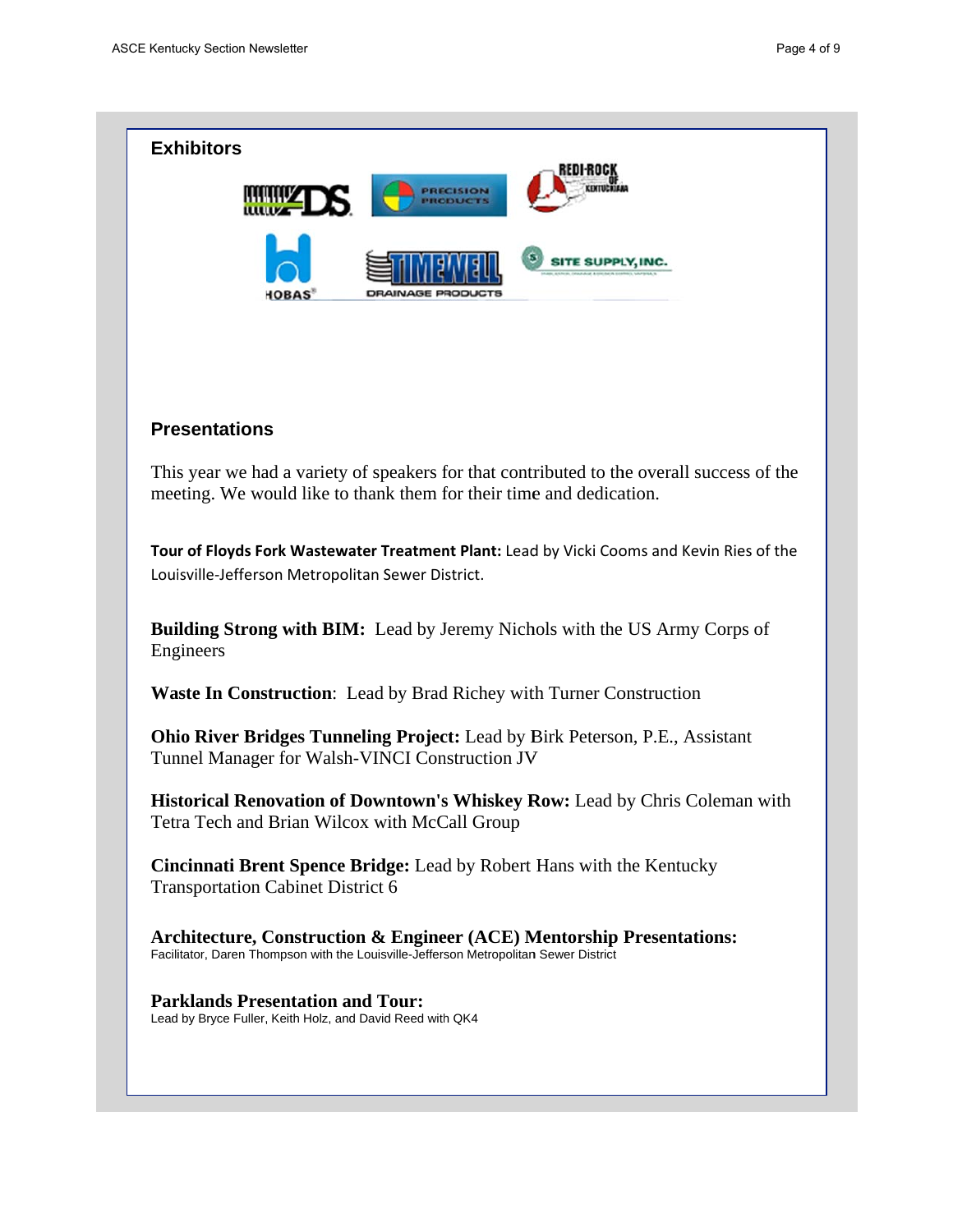

A special thank to our keynote speaker, Mr. Robert Stevens, PE, the ASCE National President Elect for his special trip to be with us and his thoughts on building a sustainable future.

### **Awards**

Congratulation to the following Awardees

Ms. Marcella Kennedy - UoL Mr. Gregory Morreau- UoL Mr. Admin Husic - UK Mr. Cody Cousins - UK Mr. Dylan Jones - WKU Bryan Dyer, PE, LS **Emily Groves, EIT** Jon Keeling, PE **Saeed Assef** University of Louisville J.P. Mohsen, PhD

\$1000 Scholarship \$500 Scholarship \$1000 Scholarship \$500 Scholarship \$1000 Scholarship Distinguished Engineer in Education Distinguished Young Engineer Award Distinguished Engineer in Private Practice Distinguished Engineer in Public Sector **Outstanding Student Organization** Robert M. Gillim Award

### 2013-2014 Section Officers:

The following ASCE members were elected during the meeting will be serving as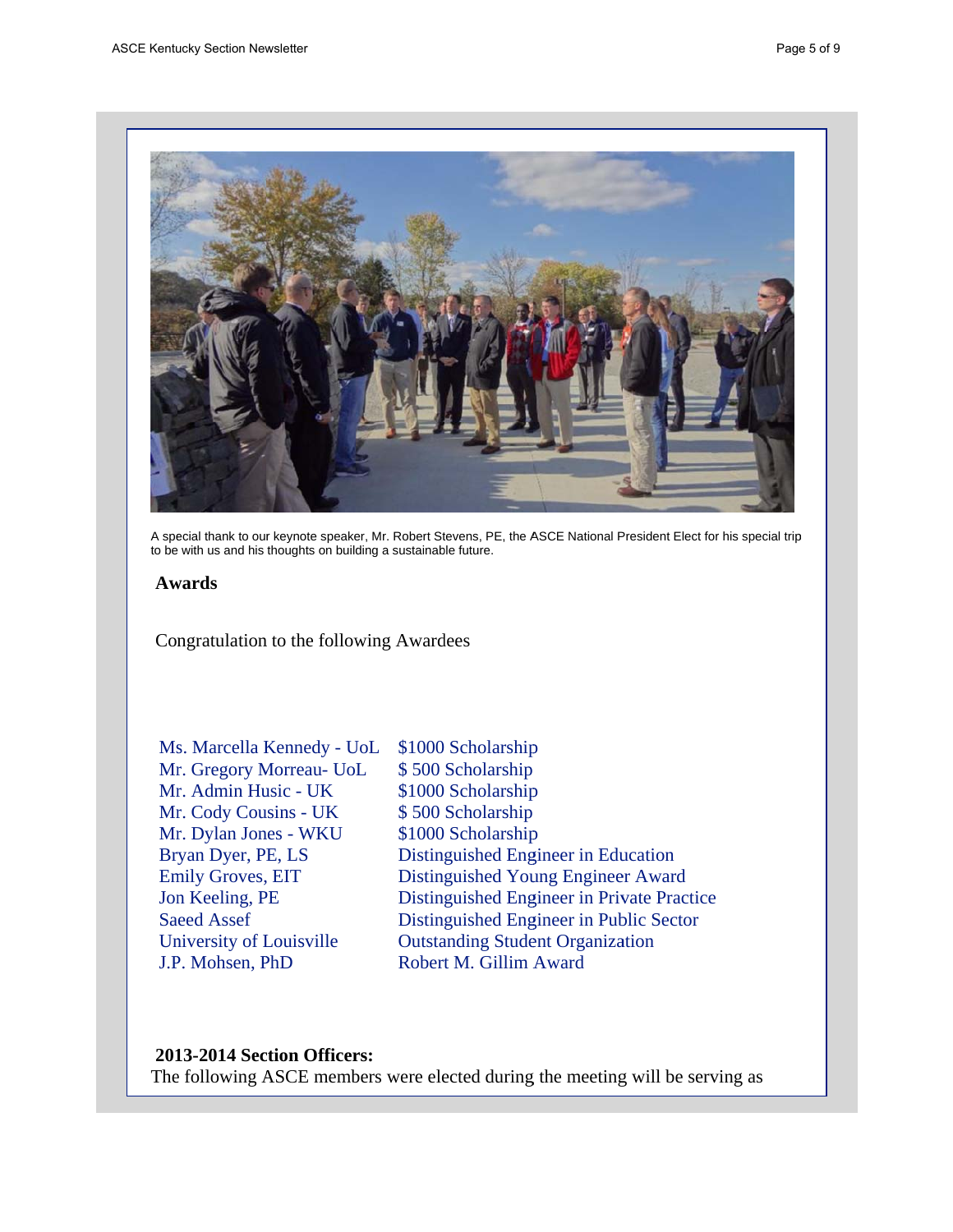Section Officers next year:

President: Chris Keil Past-President: Craig Barnett Vice President: Joshua Johnson Treasurer: Andy Gilley

Secretary: Emily Groves

Once again thank you to everyone who was able to make it out for this years Annual Meeting and we hope to see everyone again next year for another exciting and educational meeting.

# **ANNOUNCMENTS**

#### **Spring 2014 Civil Engineering PE Review Course**

Faculty of the Department of Civil and Environmental Engineering, University of Louisville, in conjunction with the Kentucky Engineering Center, is offering a PE review course for six Saturdays, from 2-15-2014 through 3-22-2014. For a copy of the schedule and registration form please click the link: PE 2014.

#### **Marshall University SAME-ASCE Student Chapter Announcement**

The Marshall University SAME-ASCE Student Chapter would like to invite you to join them for their 6th Annual Winter Technical Conference on Thursday, January 23, 2014. The conference will again be held in the Memorial Student Center at Marshall University. For full details please click the link: Sixth Annual Winter Technical **Conference**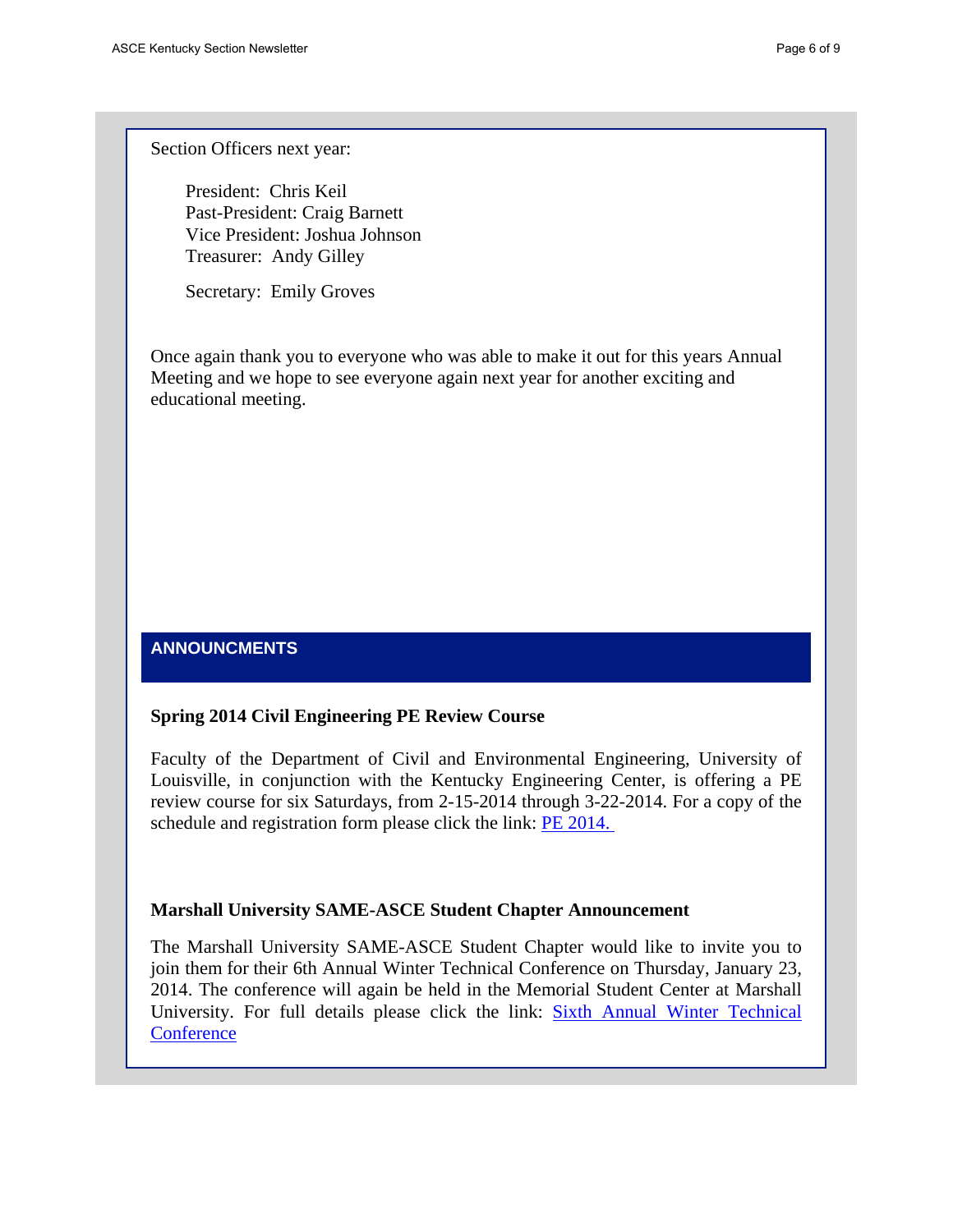### **SPAG Grant Awarded to the Bluegrass Branch**

The Blue Grass Branch was recently awarded a State Public Affairs Grant in the amount of \$500 to enhance their current outreach efforts. The money will be used to create a display booth with hands-on engineering activities, posters highlighting local engineering project and brochures targeted towards parents, teachers and student in Kentucky. This booth will be available to members to use at classroom visits, science & math fairs, and engineering day. The Branch will be looking for volunteers as well as corporate sponsorships. If you would like more information please contact Michelle Meehan at michelle.meehan@stantec.com

#### **2014 ASCE Region 4 Daniel V. Terrell Paper Competition**

The Region 4 ASCE is proud to announce this years topic for the annual Younger Member paper competition. This years papers will be addressing the ethical question of:

In the built environment, there has been and will continue to be ongoing development *in areas that are prone to natural disasters. From floods and storms to earthquakes and forest fires, natural disasters are costly both in terms of human suffering and financial resources. Despite the risks associated with building in such areas, demand for public an private development in them continues to grow. As stewards of the built environment, what responsibility do civil engineers have in this continued growth? Consider the following ethical questions.*

*What are the ethical responsibilities for planning future civil engineering projects in natural disaster prone areas?*

*What are the potential ethical issues in determining design codes, recommendations and parameters to prevent damage in natural disasters?*

*What are the ethical obligations of civil engineers when advising clients engaged in development in natural disaster prone areas?* 

For full details on the competition please click the link: 2014 D.V. Terrell Paper

### **BRANCH REPORTS**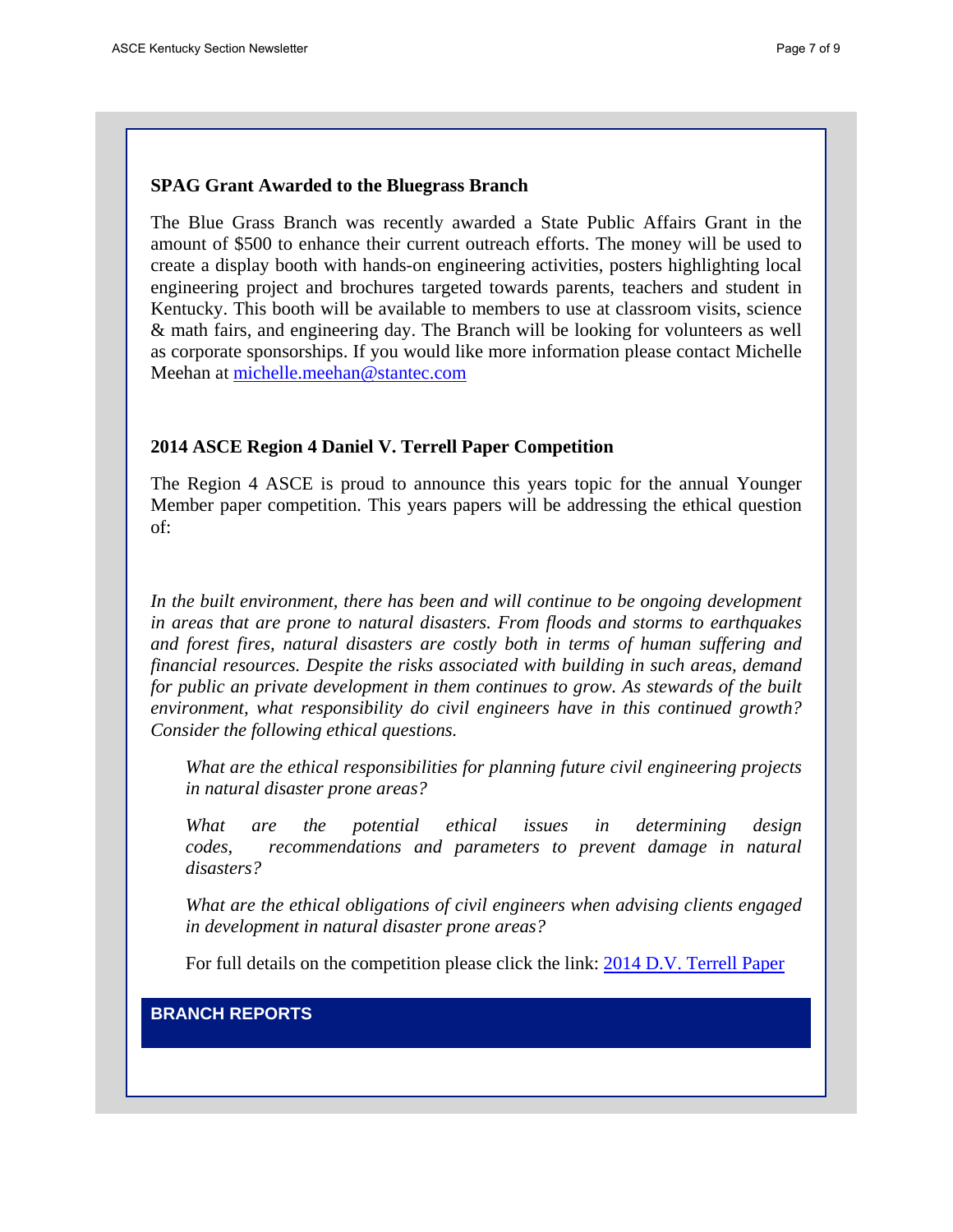# **BLUEGRASS BRANCH**

The Blue Grass Branch has been gearing up for the holiday season with a couple community outreach activities. For our December meeting, we gathered at the distribution center for the local Salvation Army Angel Tree project. This is an annual event for us where our members gather as a group to volunteer a couple hours to help the Salvation Army sort through and package the gifts for the local Angel Tree kids. We are also in the midst of collecting toys and donations for Jarrett's Joy Cart, a non-profit program that provides new toys to children in hospitals in hope of bringing a little joy to patients and their families. This program was started by a local civil engineer and more information can be found at www.thejoycart.com.

The Blue Grass Branch is also busily planning for activities for the coming Engineer's Week in February. We also have meetings scheduled for March 21st and April 18th. On March 21st, Zach Dukes with Kentucky American Water will make a presentation covering a recent main extension and elevated water storage tank project in Owen County. On April 18th, Darrell Herron and Mike Steele of Stantec will make a presentation covering thier TVA Kingston Project. For further information, please contact Jason Hurt at jason.hurt@trinityengsurv.com.

Please visit our website for additional information:www.ascebluegrassbranch.com

# **LOUISVILLE BRANCH**

The Louisville Branch has been busy since our first meeting after summer break. We were happy to host our fellow members from across the Commonwealth at the Annual Meeting. We hope everyone enjoyed the great sessions in the beautiful setting the Parklands provided. Special thanks to Kentucky Section President Chris Keil for leading the meeting planning effort.

At our November meeting, updated by-laws were presented for final review and approval by the Branch. They were unanimously accepted and were recently approved by the Kentucky Section Board. Our new by-laws will be posted on our website http://www.ascelouky.org/

At our December 18th meeting we collected toys for the "Toys for Tots" Foundation. If you have any questions about upcoming events please visit our website or contact Paul G. Maron branch president.